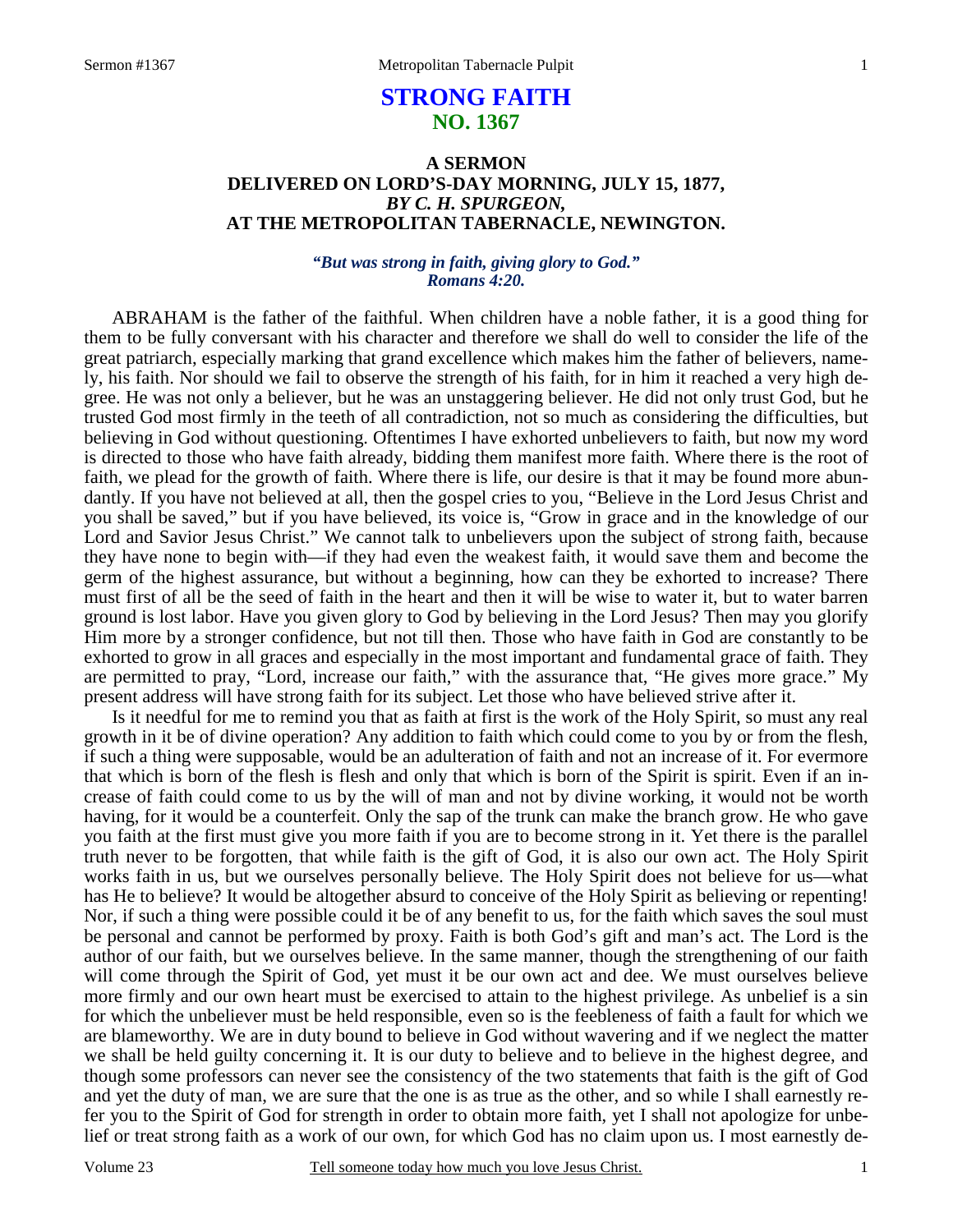clare the responsibility of each believer and claim from him, as the righteous due of a faithful God, that he henceforth believe in Him more fully than he has heretofore done. May the remarks I shall offer be used by the Holy Spirit to the increase and establishment of your confidence in God.

**I.** Our first point is this—STRONG FAITH, WHEREVER IT EXISTS, IS SUPPORTED BY ABUNDANT REASONS. It is never chargeable with being unreasonable fanaticism or blind credence. It is a sound, prudent, justifiable thing.

For, first, *all the reasons which justify our believing in God at all, justify our believing in Him most firmly and continually*. You do not need that I dwell upon this, because it is self-evident. It can never be right to believe unless the statements are true, and if true they deserve undivided faith. If you have trusted your soul with your Redeemer because of the efficacy of His atoning blood, that argument pleads with you to trust Him yet more steadfastly and confidently. If anything is strong enough for you to trust your eternal destiny to it, your trust ought not to be tinctured with suspicion or soured with mistrust. It ought to be unalloyed as pure gold and immovable as a granite rock. Either no confidence or great confidence can be logically defended, but a divided heart cannot be justified by reason. Dear brother, little faith will save you if it is true faith, but there are many reasons why you should seek an increase of it, and among the best, this forcible one—Your conscience cannot justify the weakness of your faith, nor answer the question, "Wherefore do you doubt?" If you believe at all, why do you doubt at all? If God is worthy of trust, He is worthy of abundant trust. If it is well to lean on Him at all, it must be well to lean hard. Is the Lord faithful? Then do not both trust and mistrust, believe and disbelieve. Is the promise sure? Then do not believe it a little and doubt it a little. Elijah spoke concerning Jehovah and Baal, "If Jehovah is God serve Him, and if Baal is God serve him." So also would I demand in this matter—if the gospel is a lie, deny it, but if it is a truth, believe it. Be no longer content to mingle unbelief with faith, as if this were the utmost credence that God's children could give to their own Father. It is time that this mental twilight came to an end and that the day is known to be day and the night to be night. Hesitating and questioning, hoping and fearing make but a lame walk for a Christian pilgrim and are unreasonable and indefensible. As the legs of the lame are not equal, so such a state of mind has not the balance which a wise man should seek after. If you go up to the ankles in the river of faith, go further, even up to the loins, or to full swimming depth, for, if it is right to enter into faith's stream at all, every possible argument proves that the deeper you go, the better.

*Reasons for strong faith may be found in abundance in the character of God*. He is not like ourselves, for in Him is no mixture of truth and falsehood, wisdom and folly, power and weakness. Our reliance upon man must be cautiously given and measured out with great prudence, for man is only man, but "The Lord is not a man that He should lie, nor the son of man that He should repent." His character absolutely demands implicit faith, insomuch that while meditating upon this subject, I felt ashamed of myself that I should need to pray for faith in God. It is a clear evidence of our dire depravity that we should need to be helped to believe in one who cannot lie. It seems inevitable that a creature should trust its Creator and especially such a Creator, and it would be inevitable if that creature were not exceedingly depraved. For a child to trust its father is natural, so natural that no one counts it a virtue. How marvelous is our moral perversity that we should be so far gone out of our right condition of heart that we have to argue ourselves into believing our God, and even then succeed not till the Holy Spirit gives us faith. It ought to be a very hard thing for a Christian to doubt his heavenly Father. In fact, it ought to be impossible, seeing that the divine character is incapable of falsehood. Beloved, should we not have strong faith who believe in a God whose very essence is pure truth? Where deception is inconceivable, doubt should be impossible. You believe that never shadow of untruth stained the character of your God—why, then, do you not render to Him strong faith? You believe also that God is infinitely wise and therefore He has never spoken rashly nor promised what it might be wiser to withhold. The promise was not delivered in haste or so unguardedly that it might be necessary to retract it and therefore no alteration can be supposed. The covenant of promise stands secure even as to its jots and tittles. If it had been foolish, it might pass away, but since it is ordered by eternal wisdom, it will outlast the everlasting hills. Come, then, beloved, should not the utmost confidence be rendered to Him whose every Word is steeped in infallibility? Should you not believe with all your heart and soul and strength in Him whose truth stands fast like the great mountains? Moreover, O man of God, you believe in one who is omnipotent and therefore your believing should be strong. You know how to answer that question, "Is anything too hard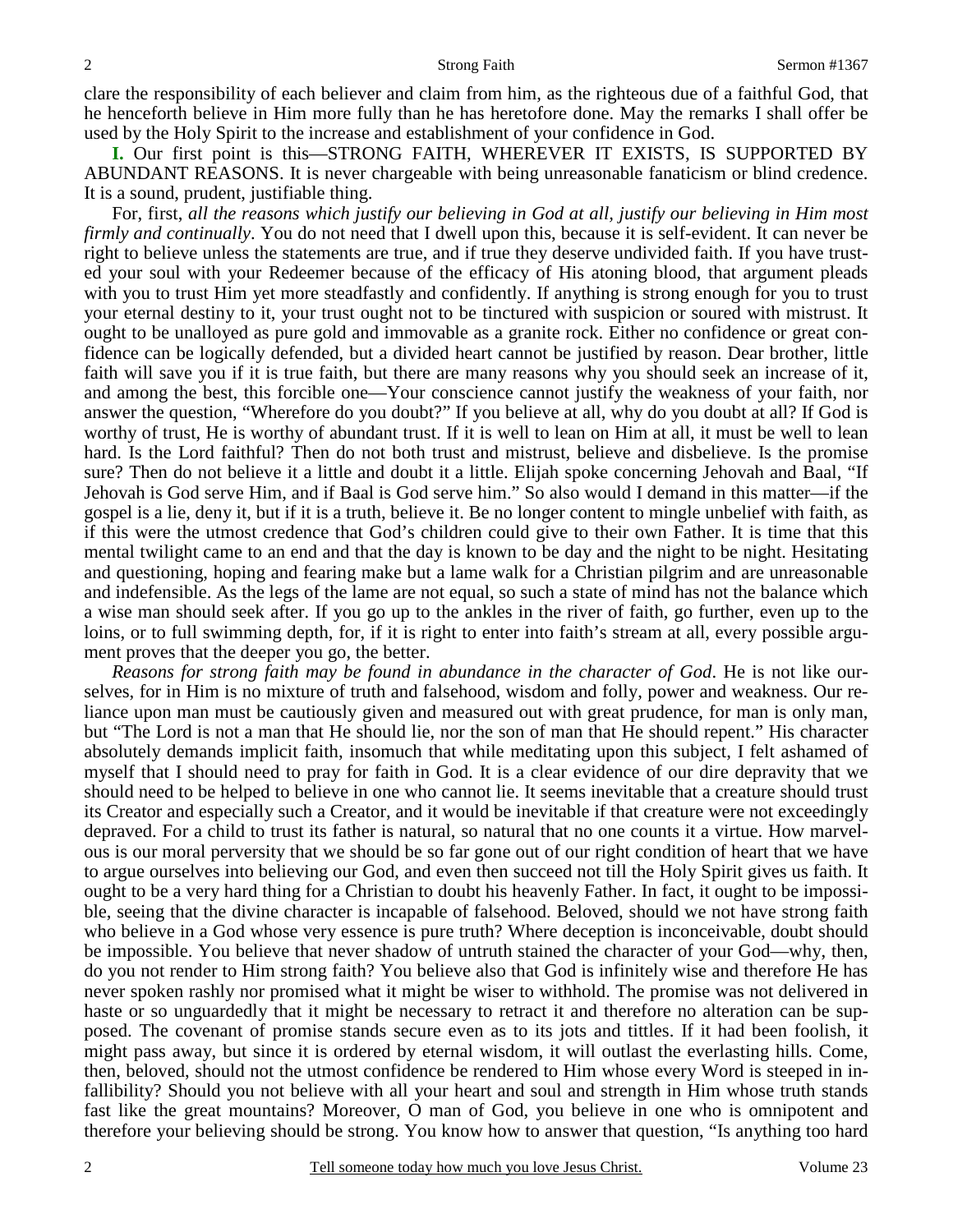for the Lord?" for you believe that with God all things are possible. If it is so, then His true Word spoken in wisdom can readily enough be carried out. He has but to will it and it is done. God's Word is fact—for Him to purpose is to perform—can there then arise any condition or circumstance which He cannot meet? Then why these doubts? In the presence of an Almighty Promiser, unbelief is as ridiculous as it is sinful. "The strength of Israel will not lie," neither may we treat Him with mistrust. You know also that your God is immutable. All things else change, but your God knows no shadow of a turning. He is "the same yesterday, today, and forever." Is He the same? He does not take back the Word that goes out of His mouth, nor reverse His divine decree—why then question and suspect Him? Better far to believe immutably in an immutable God. Can you not rest in Him who says, "I am Jehovah; I change not"? You believe also that He is the God of love, full of goodness, mercy and loving-kindness. What a wanton insult it is to mistrust one who cannot be unkind, whose very nature it is to bless His creatures, and whose innermost soul is set upon loving and blessing His own elect. Have you confided in Him? Then does He not assure you that He has engraved your name upon the palms of His hands, that He has loved you with an everlasting love, and therefore with loving-kindness He has drawn you? Will you fly in the face of changeless love and coldly question it? Can it be possible to trust it too confidingly? Surely all these things and much more, in the glorious character of the ever-beloved God, demand of us the strongest imaginable faith.

Then, again, when I turn my eyes from pure deity to Him who is bone of our bone and flesh of our flesh, *even our Lord Jesus Christ,* in whom dwells all the fullness of the Godhead bodily, it appears incongruous that the blessed Son of God should be received with meager confidence. God dwelt among men in human flesh. You know it to be true that so it was. Jesus, the Son of God, abode upon the earth throughout a lowly life amidst poverty and shame, and (wonder of wonders) at last He poured out His heart's blood for our redemption, and can we entertain a doubt of His ability to save? Do we see those drops of blood from His hand and heart, sealing the everlasting covenant, and can we doubt? Abraham had strong confidence when he saw the smoking furnace and the burning lamp passing between the pieces of the slain victims, and what ought our confidence be when we behold the Lord Jesus Christ Himself ratifying the eternal covenant by His own death? Surely if the patriarch could find rest in the sight of the type only, we ought to rest without thought of fear. When faith beholds the divine antitype, no thought of disquietude should ever arise again. My soul, what more do you want? Is there not here more than enough of solemn pledge and surety? Are not founts of assurance opened in the bleeding Savior which are deeper than all fear and higher than all hope? That wondrous sacrifice is as high above your thoughts at their best as the heavens are above the earth, and will you return doubts and fears as a fit recompense for such a divine confirmation of eternal love? O Lord, help Your servants to be strong in faith!

One other reason is perhaps of less weight than those which have gone before, but I cannot withhold it. It is this—we ought to give to God strong faith, because *there is no evidence to the contrary,* nor any supposable evidence which could justify mistrust. All down the ages, those who have trusted in Him have never been confounded. Our fathers trusted in Him and He helped them to suffer and to bear, to attempt and to accomplish, to live and to die. We read just now, in the eleventh of Hebrews, the record of what the Lord worked in those who believed in Him. Now, on the other side, *per contra,* there stands nothing. Has one child of God come forward wringing his hands and saying, "God has not fulfilled His Word and His promises are false"? We have stood, many of us, at the bedside of dying saints and the truth generally comes out there, yet there is not one among us, most familiar with such scenes, who ever heard a solitary believer declare that it is a mistake to confide in the blood of Jesus, or an error to rest in the faithfulness of God. Somewhere or other this thing would have come out if it had been so. If the Lord had been false to one of His people we should have had a sure record of it, and I think we might have trusted the devil and his followers, who delight in infidelity, to have circulated such a report, pretty largely, all over the world—if they had known of one such an instance. But they have not one to report. "He forsakes not His saints."

Furthermore, I will appeal to your own experience—have you experienced anything which casts suspicion upon the character of God? Has the Lord been a wilderness unto you? When you have trusted Him, has He failed you? Will you put your finger upon a promise which He has broken? Search the Bible through and through and find, if you can, one single Word of His against which you must write,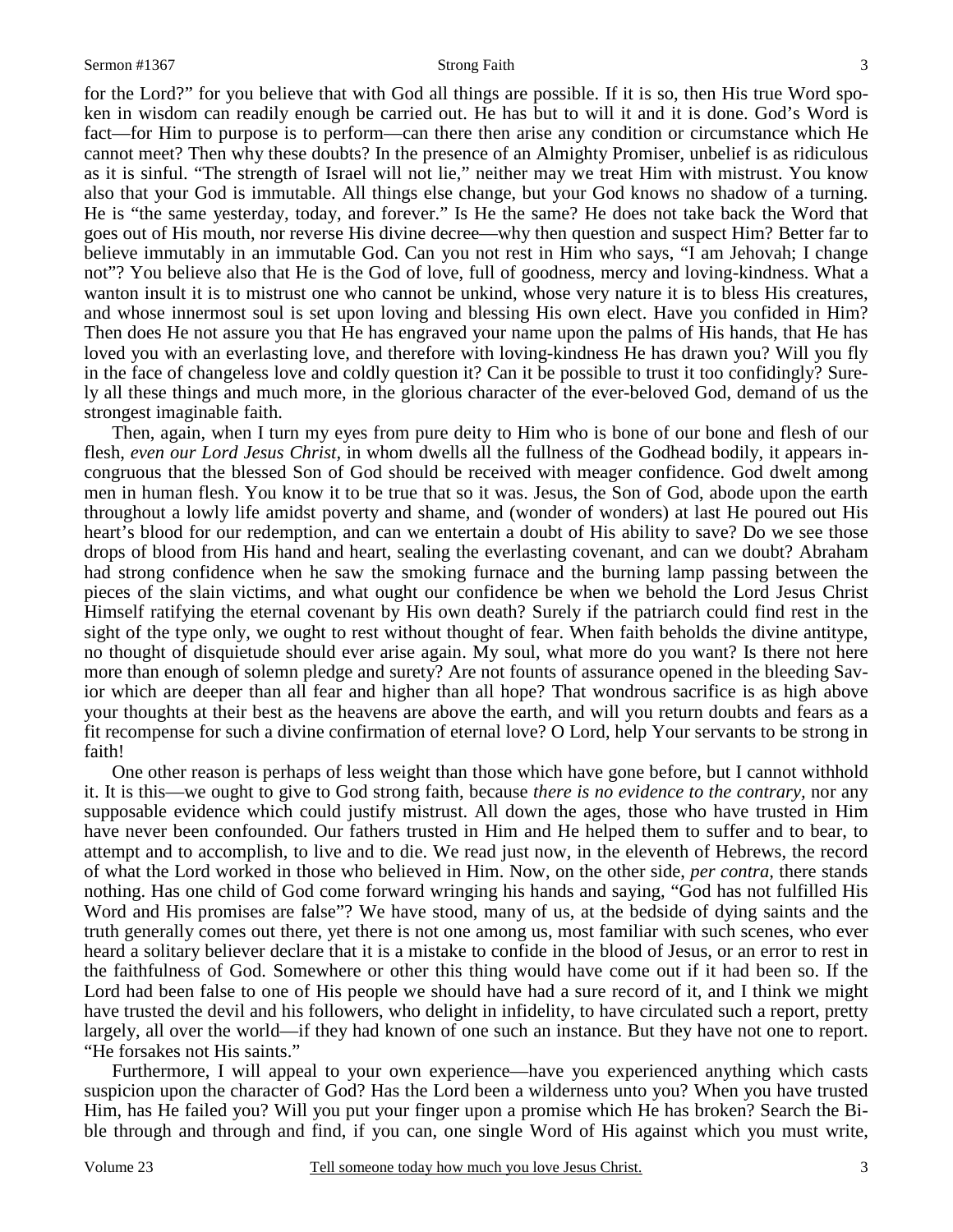"false." Oh, no. The promise tarries sometimes, but it never lies. There is a waiting time for the testing of your faith, but in the end it will be seen that He has withheld no good thing from them that walk uprightly and you will have to say at last, like grey-headed Joshua, "There failed not one of any good thing which the Lord had spoken unto the house of Israel; all came to pass." Brethren, ought we to doubt our God when we have no cause to show for it? Is there any apology for little faith since we cannot remember any instances of prayers unheard, deliverances denied, or mercies refused? We have nothing of the kind to quote and therefore when we doubt the Lord we are guilty of wanton distrust—may the Lord forgive us and deliver us from it.

So much upon that first point, the strongest faith is supported by abundant reasons.

**II.** And now, secondly, according to the text, STRONG FAITH PRODUCES THE MOST DESIR-ABLE RESULTS. We have not time to go into many of these, but we will dwell upon one, the one mentioned in the text, "Strong in faith, *giving glory to God."* Why, this is what we live for—to glorify God. Every man who is truly a child of God feels that he has no object which at all approaches to this in importance—his chief end is "to glorify God and enjoy Him forever." Well, then, since strong faith answers to that end, we ought earnestly to desire it. But how does it appear?

Well, strong faith glorifies God because *it treats Him like God*. Unbelief is practical atheism because denying the truthfulness of God, it takes away what is a part of the essential character of God and so far mars His very existence. I would not say a word to grieve those who have but little faith, for the least faith is saving and is most precious, but still faith wherein it is weak does not treat God like God—it bounds and limits the Holy One of Israel! It believes Him up to such a point, or under such-andsuch circumstances, and this is not to act towards Him as omnipresent and omnipotent. Strong faith treats God according to His infinite character. It does not suspect Him, because it knows Him to be the God of truth. It does not doubt the possibility of His accomplishing His promise, because it knows Him to be God all-sufficient. It does not question His faithfulness, because it knows Him to be absolutely immutable. Alas, we often deal with God as if He were like ourselves, or like our fellow men. We are fickle and we suppose that He is so. Our fellow men promise and fail us, and we act as if our God were like to the son of man, who is but a worm. O beloved, it robs God of glory when we act towards Him otherwise than as He is, but it glorifies Him when we gain a scriptural conception of what He is and act towards Him under that aspect—and what is that but to trust Him without staggering? To me, when I look at it calmly, the strongest faith does not appear to be a wonder—it is only what the Lord has a right to receive. Considering the folly and depravity of man, faith is a marvelous production of divine grace. Yet looked at from the Godward side of it, the strongest possible faith in God is only what God may justly claim. Do you agree with me, O believers? Does not your Lord deserve to be trusted at all times?

Further, strong faith brings glory to God because *it treats Him as a Father* and acts towards Him in a childlike spirit. It is very beautiful to see the confidence which our children repose in us. Why even when the man is utterly unworthy of respect, you will see the little child still believing in his father. And as for those who are favored with parents who are wise and gracious, there is—there should always be an implicit reliance upon father's judgment. I have known boys quote their father with as implicit a reliance as Christians quote Scripture, or as confidently as a Catholic quotes a bull of the Pope. Indeed, what is a father, after all, but the papa, the pope, of His child to a very great degree, and though that confidence may be mistaken, yet it is natural to the child to feel it, and it is a sad pity that it should too often be rudely repressed by the father's folly. Now, every child of God ought to have unlimited confidence in God. Is He not my Father? Can my Father do an unkind thing to me? Can my Father be untrue? Can my heavenly Father be false or changeable? Impossible! The child of God does not boast of his faith, for it is only a simple childlike trust, yet it glorifies God more than all the efforts of proud reason, for it calls Him by the name which He loves and it puts Him into the place which He delights in, namely, that of Father to His own chosen.

Again, strong faith honors God because *it strengthens all the other graces and these all bring glory to God.* Without the graces of the Spirit in him, a man cannot glorify God. That therefore which will produce in our character all those various lights which are the reflections of the divine excellence as it shone in the Lord Jesus, is the chief means of our glorifying God and is therefore to be prized. Faith is the root of whatever things are lovely and pure and of good repute, and in proportion as it is strong, all these precious things flourish. Therefore, it greatly tends to magnify the Lord.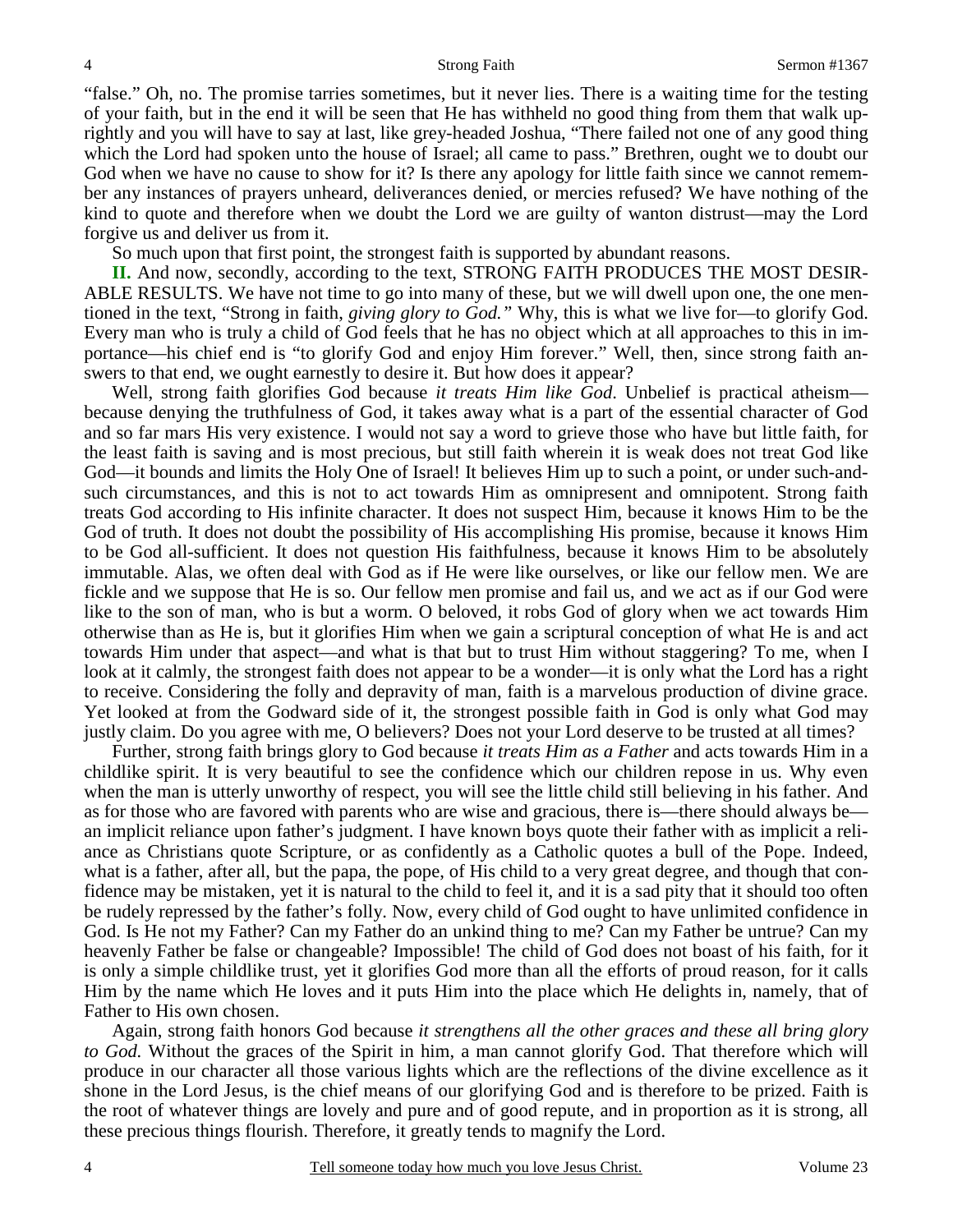Strong faith peculiarly glorifies God because *it gives a striking testimony to the world*. I do not think the world notices much the common faith of ordinary Christians. The faith which relies upon God ordinarily in good times, the outside world does not think much of, but even carnal minds are compelled to view with astonishment the faith which glories in God when all temporal things are swept away. The faith which can practice eminent self-denial or which can achieve, through the power of God, enterprises which appear foolhardy to mere reason—that is the faith which attracts the eyes of men. They see your strong faith and they glorify your Father which is in heaven. I pray God that we may always have such a faith that it may be worthwhile for men to study it. I have known some faith which would have required a man to put a microscope to his eye to be able to perceive it at all. And when we have declared that little faith saves the soul, the worldling has replied, "Well, it is a very small concern, at any rate." Brethren, ask that your faith may grow. Let it embrace God heartily. Let it rest in Him without fear and even the ungodly will be obliged to confess that this is the finger of God.

Strong faith glorifies God again, because *it enables Him to work great works in us and through us*. As our Savior could not do many mighty works in a certain place because of their unbelief, so is God hampered with regard to some of us, because we have such little confidence in Him. He has given to some men all the abilities necessary for the conversion of many souls, all the knowledge, all the utterance, and a large part of the zeal, but they do not believe in Him and therefore they are not established. Some men's words actually create distrust in the minds of others, for they themselves are so diffident in spirit that they rather hinder the children of God in their progress than help them to advance in the divine life. Search, O my brethren and sisters, whether it is not so. He who has little faith will be made useful according to the littleness of his faith, but if he had more, the Master might use him more. If we trusted more, our life would be holier, happier, serener, more close with God and more useful, and why should we not? Give me a reason why we should not. Oh, Spirit of the living God, why should we not? Help us now to be strong in faith, giving glory to God!

**III.** Now I advance to a third observation which, I trust, may give some comfort to those who are little in Israel. STRONG FAITH, WHICH GIVES GLORY TO GOD MAY BE EXERCISED BY PER-SONS WHO ARE OTHERWISE EXCEEDINGLY WEAK. What a joy this is to you who are sufferers in body. You do not often creep out of your bed which is now growing so hard through your having laid upon it these months. It is quite a holiday for you to be found in the house of God now and then. Well, dear brother, you cannot do apostolic work and range a continent, fervently blazing out the truth, but you can have strong faith in God. You may exhibit a placid patience, a sweet resignation, a sacred hopefulness as to the future, a divine disdain as to the fear of death, and if these abound in you, the circle of friends who know you and tenderly watch you are receiving from your example the utmost benefit and perhaps, though you may not be able to enter into active service, you may be tutoring others by the strength of your faith and they may accomplish great things as the result of your example. At any rate, the weakness of your body need not prevent your exercising the strong faith which glorifies God.

So, too, dear friends, you may have but few talents. You may be conscious that you have no brilliance of intellect, that you are not persons of remarkable parts or attainments and yet you may glorify God by strong faith. You need not be a genius in order to give glory to God, for the strength of your faith will do it. Many a man who is of slender intellect glorifies God far more than your great thinker, because the great thinker is too often filled with a high conceit of his own thoughts and will not follow God's Word, whereas the poor unintellectual believer rises superior to him by taking the intellect of God to be his guiding star. You can glorify God, dear brethren, by holding firmly to the truth which you understand so little, but which you love so heartily. Though you do not know the whole of its meaning, you are in much the same condition as your more advanced brethren, for who knows the whole meaning of God's mind? What you do know, you are resolved to hold with an iron grip and by so doing you greatly honor your Lord.

Some saints are conscious of weakness of every sort, but they must not, therefore, think that they cannot honor God by strong faith, for Abraham, of whom the text is spoken, was a special instance of this. He was so old that his body was now dead and yet he believed that he would be the progenitor of the chosen seed. He knew that death was written upon him as to all that matter and yet he was quite certain that God who had promised would certainly perform. Do you feel this morning almost dead spiritually? Dear lover of Jesus, have you wandered from Him so that your consciousness of life in Him is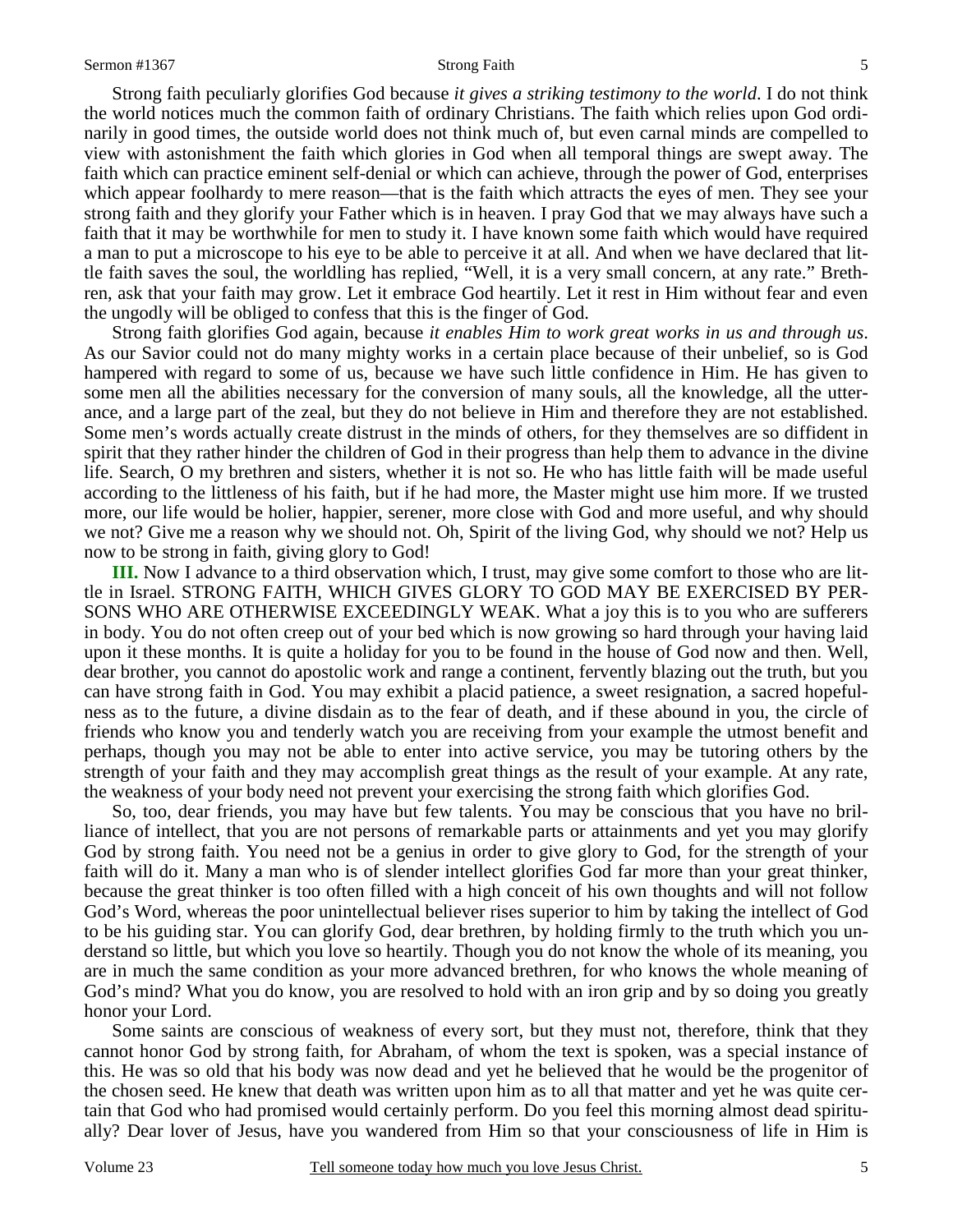dimmed and you hardly know whether you are in Him or not, for you are so lethargic your soul cleaves to the dust? Now is the time to trust Him. When sin abounds, when fears are thickest, when temptations are most furious, when want comes upon you like an armed man, now is the time to trust in God. Summer weather faith is poor stuff, but a faith which burns on through the long, dark, dreary winter—a faith which is not dampened by the rain nor buried by the snowstorm—this is faith indeed and glorifies God. The depth of your weakness is just the height of your possibilities of honoring the Lord. If you are nothing, so much the more room for God to be everything. If you are unworthy, the more room for confidence in the righteousness of Christ. And if you are dead, you are the better able to prove the truth of your Lord's words concerning the believer, "though he were dead, yet shall he live." God grant us grace that whatever our circumstances or conditions, we may have the same conquering faith towards God.

**IV.** Now, fourthly, THIS STRONG FAITH VARIES AS TO ITS MANNER OF WORKING, very much according to the person and his circumstances. There is one thing that strong faith does not do which some think it would be sure to do—it never blusters and it never talks big and boasts of what it will accomplish. "Though all men should forsake You, yet will not I," is not the language of strong faith—that is the prattle of Master Peter with his pride uppermost. Some men are in their own opinion in such a fine condition that they could push the whole world before them and drag the church after them— I do not know what they think they could not do. Yes, but there is a great deal of difference between confidence in yourself and confidence in God. I have noticed that the faith which goes forth against the world with the dauntless courage of a lion is the very faith which lies down like a lamb at Jesus' feet. The next thing to, "I can do all things," is, "Without Christ I can do nothing." Consciousness of personal weakness attends a brave reliance upon God and shows itself in modesty and quietude of manner. Barking dogs do not often bite and those men who promise much very seldom perform. Strong faith has a quiet tongue and does the daring deed without preliminary boasting. It does not advertise its coming victories, but falls upon the Midianites at dead of night and with its lamps and pitchers puts them to the rout. Point me to one boastful word that ever fell from Abraham. All the scriptural heroes of faith were doers and not blusterers. David said little to his envious brothers, but he brought home the giant's bleeding head and bade its dumb mouth tell of what he had done.

*Faith exercises itself, as in the case of Abraham, by believing God's Word*. God had said many things to Abraham and Abraham believed them all. That is a rare thing nowadays. The school of modern thought, which considers itself to be the most infallible thing now extant, always cuts and shapes divinity according to its own views of what it ought to be. In fact, it has a God of its own, cut out of the brown paper of its philosophies—a God of soft effeminacy who is no more like the Jehovah of Abraham than the Venus of Paphos. These men believe not what the Bible says, but what they imagine it ought to say. Their doctrinal views are like the camel which was evolved by a German philosopher out of his own consciousness. He had never seen one, but he produced it according to his own notion of what it ought to be and he was very strong against humps. He would never believe that a real camel had a hump, because his consciousness did not suggest such a thing. Much of intellectual religion nowadays is just that—we have certain gentry about who evolve a gospel out of their own brain, and of course they utterly despise the gospel which actually exists because it is not like their model. We are asked to bow down and worship the calf which comes out of their furnace, but that we shall not do while our faith is strong. We believe God's every Word as far as we know it. If I know a doctrine to be in God's Word, it is infallible to me. If I have ever in thought gone beyond that which is revealed, I do heartily repent of such presumption. Brethren, do you not agree with me? If I see in God's Book two truths which I cannot square with one another, I believe them both. There is a middle term somewhere, though I know not where to find it, and for the present I believe without that explanatory truth. There are the two things— God has said them and they must be true, and it is mine to believe them. Let God be true and every man a liar. This is where strong faith is wanted in these days—we need a settled creed and a clear, comprehensive view of the revealed truth, even if we should in consequence be called old-fashioned or imbecile. We need to be more old-fashioned than ever. I am a Radical in many things, but in the doctrines of the gospel I would have you to be Conservative to the backbone—not for an hour yielding any point of truth to the most brilliant thinker that the world can produce. Thinkers are not appointed to tinker up a gospel for us. Thank God, we have a perfect gospel already. Their shifting gospel changes about every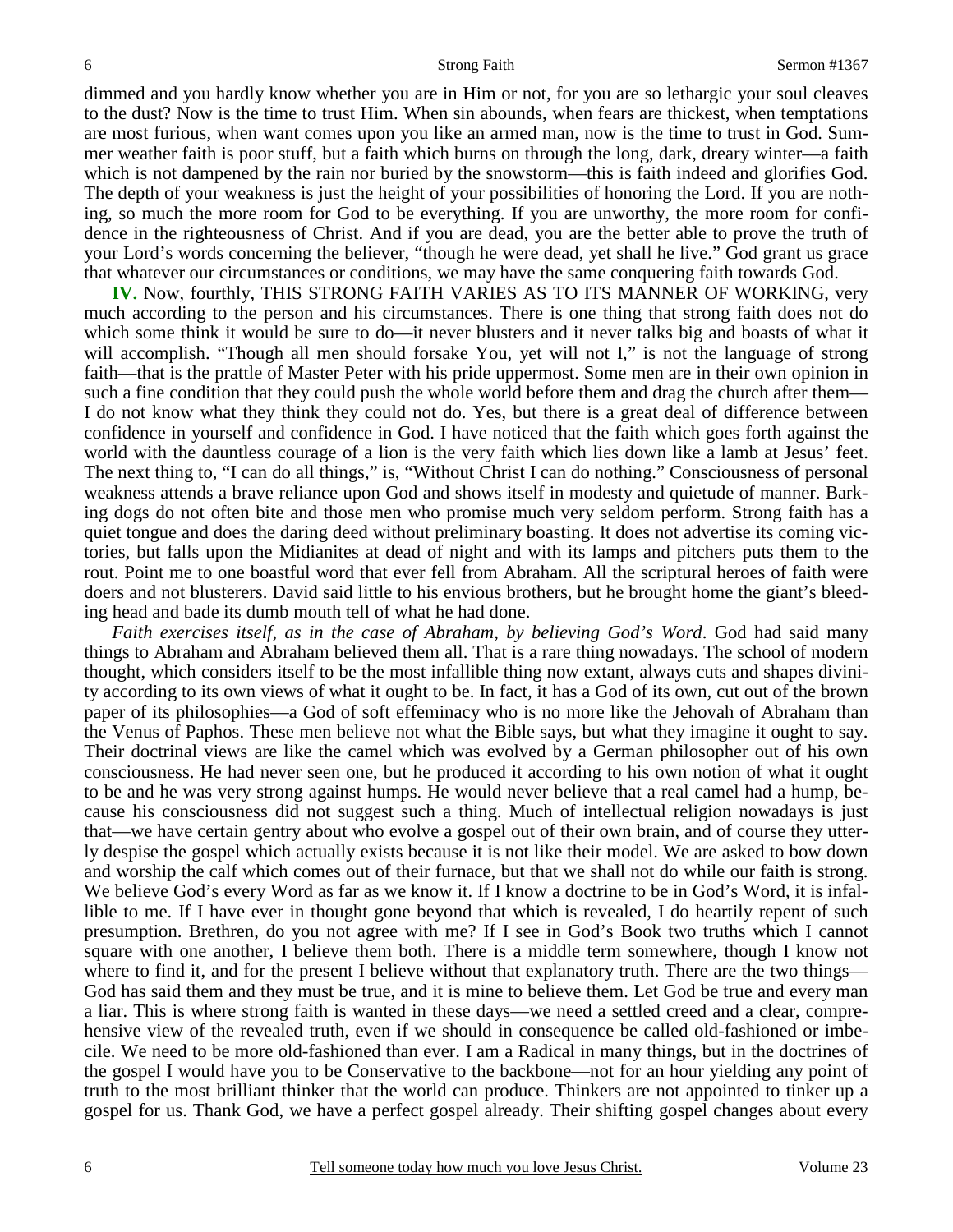ten years and comes out spick and span as a new theology, but we have grasped the old infallible truth and we mean to hang on to it for dear life, being strong in faith, giving glory to God.

But Abraham's was not alone receptive faith, his was a faith which *obeyed the precept*. The test of his obedience was the strange command to take his only son and offer him up for a sacrifice. but he went to do it and in God's account he did do it, for he had the will to do it at God's bidding. You and I must be willing to do what God tells us, as God tells us, when God tells us, because God tells us, but only strong faith will be equal to such complete obedience.

Then Abraham's faith awakened in him *great expectations*. He was looking for an heir, an heir from whom should spring a seed as the stars of heaven for multitude. He expected that quite as confidently as you and I expect tomorrow. We shall be full of expectation if we have strong faith, looking for blessings, expecting prayers to be answered, and promises to be fulfilled. We shall not cry, "How wonderful!" every time a prayer is answered, but we shall reckon it a matter of necessity that God should stand to every Word that comes out of His mouth. May the Lord give you such strong faith as this and may it work in this fashion.

But time chides me, as it did the apostle when he entered upon this subject. You may well pardon me if I am wordy, for even so was he until he said, "Time would fail us to speak of Gideon and Jephtha," and so on.

**V.** Our last point is, FAITH IS ESPECIALLY TO BE EXPECTED IN CERTAIN QUARTERS. Here I wish to speak very pointedly and personally to all my brethren and sisters in Christ.

Dear friends, there ought to be strong faith *in us who know God*. "They that know Your name will put their trust in You, for You, Lord, have not forsaken them that seek You." And if He does not forsake the seekers, much less will He forsake those who have found Him and trusted in Him. Brethren, there are some men you can trust till you know them, but if it is true that when you do know them you can no longer trust them, it proves that they have a bad character. Now, you who know the Lord ought never to throw your God under such a suspicion. If you know Him, trust Him. I know you will.

We expect strong faith, next, from those *who have had a long experience of Him*. We can almost forgive you young people who have just started in the Christian life if you are vexed with doubts and fears, though truly God does not deserve them even of you. But when your sires begin to doubt, what shall we say of them? What? Have you known Him fifty years and cannot you trust Him yet? What, my dear brother, has the Lord kept you till you are seventy! How long do you expect to live? To eighty? Well, He has been good to you for seven tens, cannot you trust Him for the last ten? What, tested Him over and over again and never found a flaw in His fidelity, been in deep waters and kept from sinking and yet are you mistrustful? What are those things upon your feet? Shoes of iron and brass. He said they should be. Are you afraid that after all these years you will be footsore and shoeless? He promised, "As your days so shall your strength be." How has it been? "Why," you say, "it has been so up to this moment." Then why not to the end? Speak well of the bridge which has carried you over so many times. As I have already said, you cannot put your finger upon a single instance in which the good Lord has deceived you, and if you never doubt your Lord till you have reason for it, you will never doubt Him at all. Come, come, let those of us who have been twenty-five years in the ways of God put aside our childish doubts. Yet I guarantee you this is easier said than done and though we talk thus and we know it is true and right, alas, our nature goes readily astray into a wicked and provoking distrust of God.

Further, dear friends, those ought to trust Him *who have lived in fellowship with Him*. If you have been on the top of Tabor, if you have known the kisses of His mouth and tasted of His love, which is better than wine, if you have been imparadised in His arms, in the full assurance of faith and the enjoyment of perfect love—why should you come down from the mountain and distrust Him? God forbid that we should do this. May the recollection of the hill Mizar and the Hermonites come freshly over our minds this morning and may we rest in our God.

Those *who are getting near to heaven* ought not to distrust Him. I see upon some of you the marks of the coming end. The snowflakes of many winters lie on your brows, no, the wind has blown even those away from some of you and left the summit bare. You will soon behold your Lord. Your eyes will soon see the King in His beauty in the land that is very far off. Do not let it be among the last memories of earth that you doubted your Beloved. Oh, you who have known Him from your youth and have proved His faithfulness till you have come to palsied age, do not now begin to suspect your gracious

7